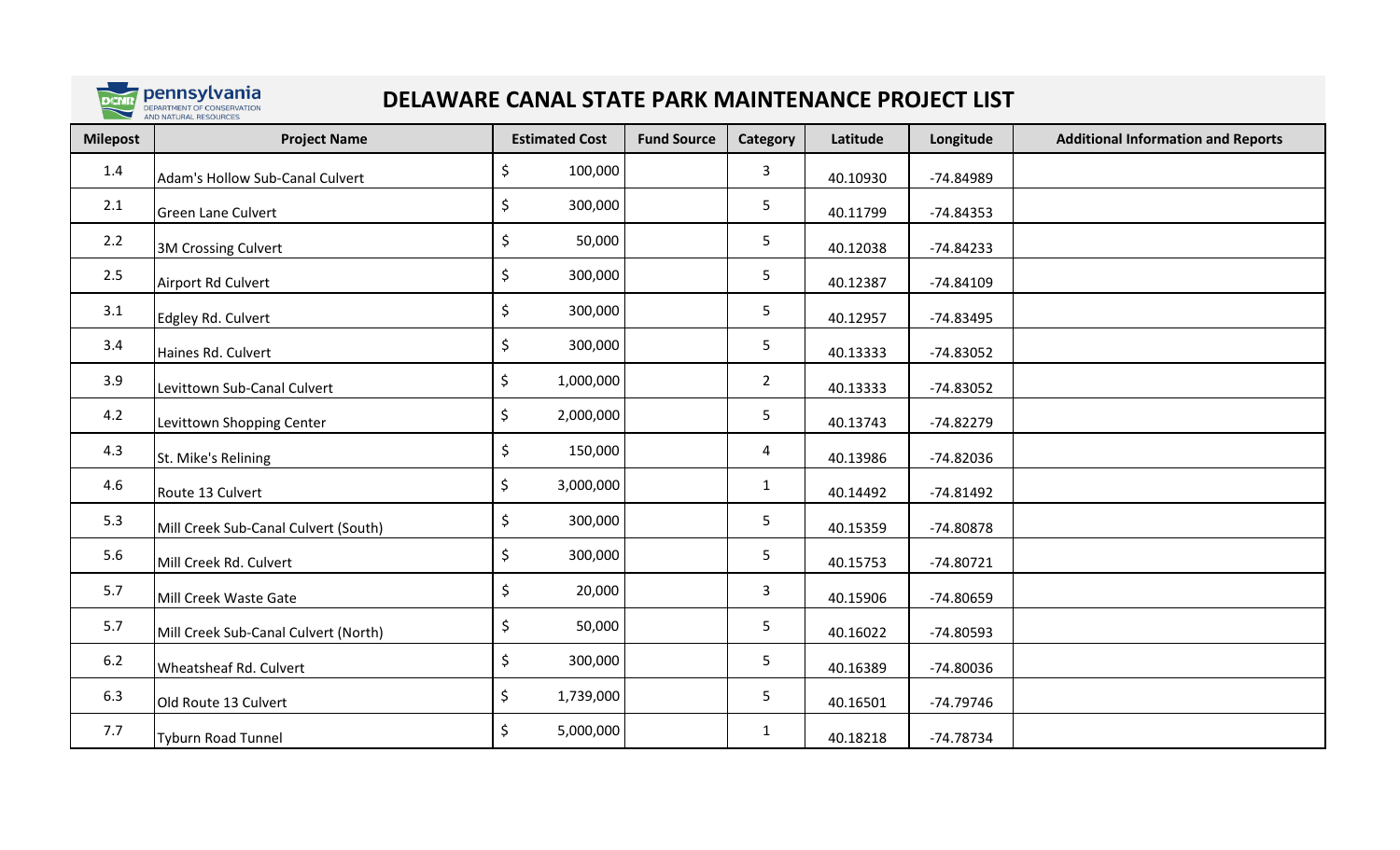| 8.7  | <b>Conrail Tunnel</b>                | $\zeta$<br>2,354,000 | $\mathbf{1}$   | 40.19658 | $-74.78127$ |  |
|------|--------------------------------------|----------------------|----------------|----------|-------------|--|
| 10   | Morrisville Overflow Hydraulic study | $\zeta$<br>150,000   | $\mathbf{1}$   | 40.21423 | $-74.77684$ |  |
| 10.2 | Maple Avenue Waste Gate              | \$<br>100,000        | $\overline{2}$ | 40.21658 | $-74.77832$ |  |
| 10.4 | Morrisville Overflow                 | \$<br>200,000        | $\overline{4}$ | 40.21815 | $-74.78014$ |  |
| 13.3 | Lock 5 (Yardley)                     | \$<br>1,000,000      | 4              | 40.23724 | $-74.82888$ |  |
| 14.1 | Yardley Aqueduct                     | \$<br>2,400,000      | 4              | 40.24360 | $-74.83838$ |  |
| 14.4 | <b>Yardley Relining</b>              | \$<br>150,000        | $\mathbf{3}$   | 40.24800 | $-74.84416$ |  |
| 14.9 | Lock 6 (Lear's)                      | \$<br>1,000,000      | $\overline{4}$ | 40.25308 | $-74.84916$ |  |
| 15.5 | Lock 7 (Yardley Maintenance Area)    | $\zeta$<br>500,000   | $\overline{2}$ | 40.26114 | $-74.85410$ |  |
| 15.5 | Replace Yardley Maint Area           | $\zeta$<br>400,000   | 5              | 40.26114 | $-74.85410$ |  |
| 21.5 | Replace Rositer's Bridge             | \$<br>300,000        | $\overline{4}$ | 40.32535 | $-74.92518$ |  |
| 24.1 | Lock 9 Waste Gate                    | \$<br>20,000         | $\overline{2}$ | 40.35544 | $-74.94855$ |  |
| 24.1 | <b>Odette's Entrance Bridge</b>      | \$<br>300,000        | 5 <sub>1</sub> | 40.35544 | $-74.94855$ |  |
| 24.5 | New Hope North Relining              | \$<br>150,000        | $\mathbf{1}$   | 40.35955 | -74.94999   |  |
| 25.4 | Rabbit Run Sub-Canal Culvert         | \$<br>750,000        | $\overline{2}$ | 40.37514 | $-74.95627$ |  |
| 26.1 | Replace Phillips Mill Bridge         | $\zeta$<br>400,000   | $\mathbf{1}$   | 40.38507 | $-74.96140$ |  |
| 26.8 | Replace Lower Limeport Bridge        | $\zeta$<br>400,000   | $\mathbf{1}$   | 40.39339 | $-74.96776$ |  |
| 27.2 | Replace Upper Limeport Bridge        | $\zeta$<br>600,000   | $\mathbf{1}$   | 40.39746 | $-74.97355$ |  |
| 27.9 | Center Bridge Sub-Canal Culvert      | \$<br>50,000         | 5              | 40.41927 | 75.06164    |  |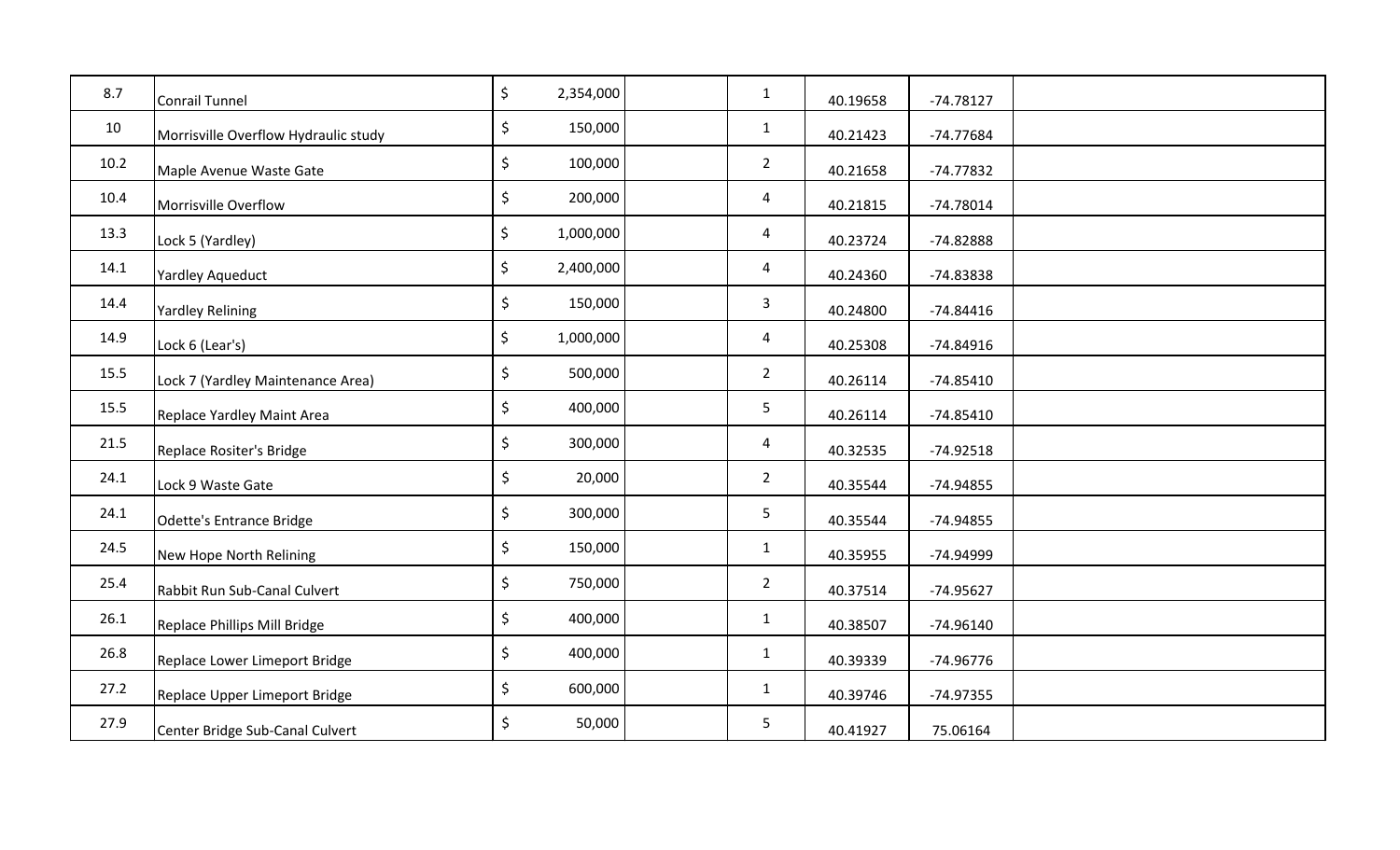| 28   | Replace Redfield Bridge                     | \$<br>300,000   | 4                       | 40.41927 | 75.06164    |  |
|------|---------------------------------------------|-----------------|-------------------------|----------|-------------|--|
| 30   | <b>Cutalosa Creek Culvert</b>               | \$<br>750,000   | $\mathbf{1}$            | 40.40294 | $-75.02221$ |  |
| 31.1 | <b>Dredge Pennacussing Creek</b>            | \$<br>150,000   | $\mathbf{1}$            | 40.40780 | $-75.03962$ |  |
| 31.1 | Lumberville Aqueduct                        | \$<br>1,000,000 | 3                       | 40.40780 | $-75.03962$ |  |
| 32.5 | Lock 14 (Point Pleasant)                    | \$<br>1,000,000 | $\overline{2}$          | 40.41972 | $-75.06232$ |  |
| 35.1 | Replace Smithtown Bridge #3                 | \$<br>300,000   | $\overline{2}$          | 40.45718 | $-75.07393$ |  |
| 35.2 | Park Residence (Smithtown) Mold Remediation | \$<br>20,000    | $\overline{2}$          | 40.45718 | $-75.07393$ |  |
| 35.2 | Park Residence (Smithtown) Roof Retrofit    | \$<br>10,000    | $2^{\circ}$             | 40.45718 | $-75.07393$ |  |
| 35.6 | Replace Smithtown Bridge #4                 | \$<br>300,000   | $2^{\circ}$             | 40.45718 | $-75.07393$ |  |
| 35.9 | Replace Smithtown #5 Bridge                 | \$<br>400,000   | $\mathbf{1}$            | 40.46670 | $-75.07026$ |  |
| 36.2 | Lock 17 & Bridges (Treasure Island)         | \$<br>1,500,000 | 3                       | 40.47123 | $-75.06965$ |  |
| 37.2 | <b>Tinicum Aqueduct</b>                     | \$<br>1,000,000 | $\mathbf{3}$            | 40.48583 | -75.06884   |  |
| 39.9 | Lock 18 (Uhlerstown)                        | \$<br>1,000,000 | $\mathbf{3}$            | 40.52578 | $-75.07303$ |  |
| 40.5 | Office/visitor Center                       | \$<br>3,500,000 | $\overline{2}$          | 40.53783 | $-75.07497$ |  |
| 40.5 | Giving Pond Forest Stand Improvement        | \$<br>7,100     | 4                       | 40.53783 | $-75.07497$ |  |
| 40.5 | Park Residence (Giving Pond) Rehab          | \$<br>275,000   | 5                       | 40.53783 | $-75.07497$ |  |
| 40.5 | Giving Pond Invasive Removal                | \$<br>20,000    | $\mathbf{3}$            | 40.53783 | $-75.07497$ |  |
| 41.3 | Hazzards Authentic Camelback Bridge Restore | \$<br>300,000   | $\overline{\mathbf{4}}$ | 40.54387 | $-75.08011$ |  |
| 41.7 | Lodi Bridge - Truss Replacement             | \$<br>35,000    | 5                       | 40.54938 | $-75.08474$ |  |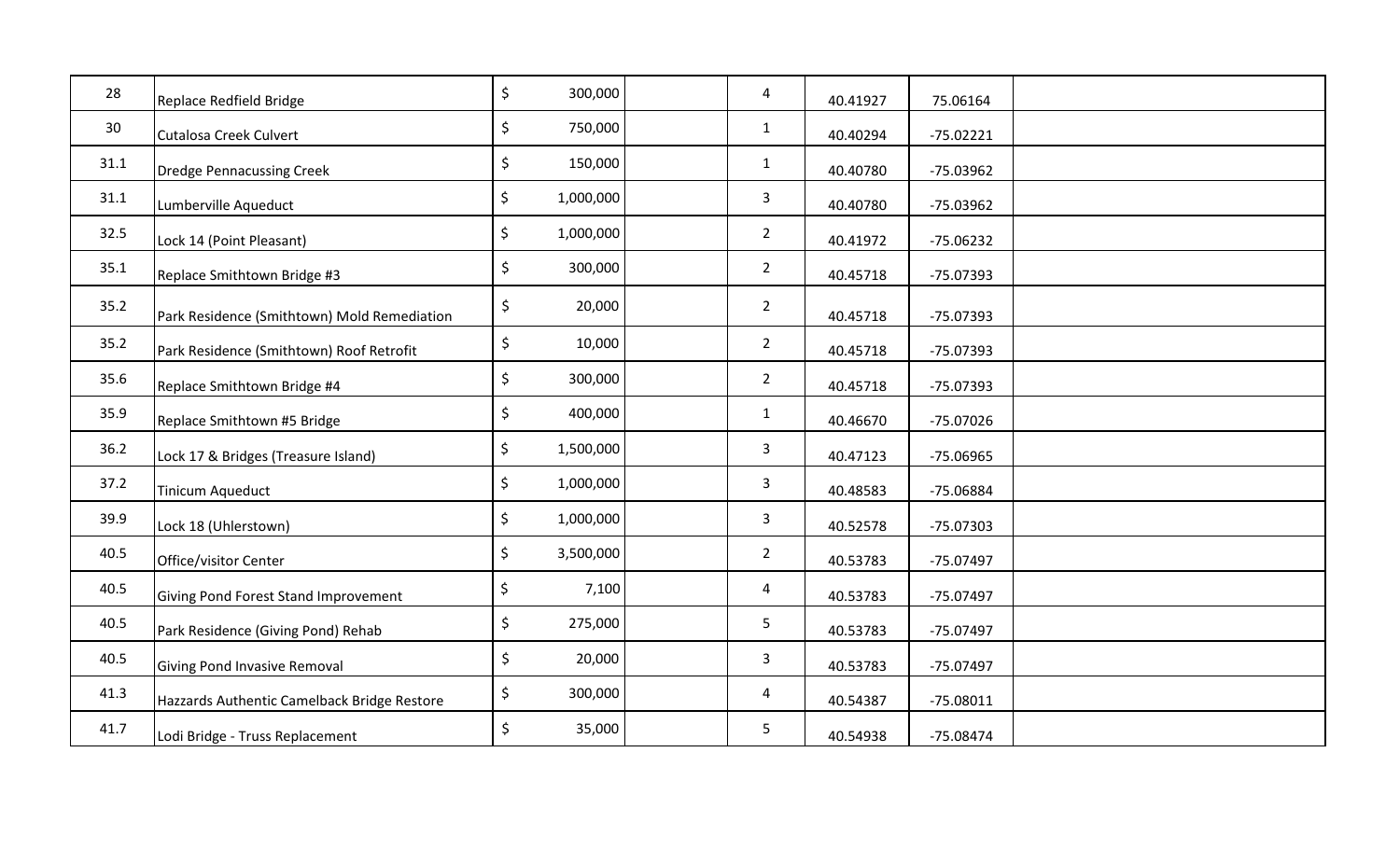| 42.3 | <b>Upper Black Eddy Relining</b>             | $\zeta$<br>150,000   | $\overline{2}$ | 40.55602 | -75.09229   |  |
|------|----------------------------------------------|----------------------|----------------|----------|-------------|--|
| 42.4 | Spar's Authentic Camelback Bridge Restore    | $\zeta$<br>300,000   | $\overline{2}$ | 40.55602 | $-75.09229$ |  |
| 42.7 | Replace Berm Lane (Gottlieb) Bridge          | \$<br>300,000        | 4              | 40.5597  | -75.09649   |  |
| 43   | Replace Canal Road (Dillieo) Bridge          | \$<br>300,000        | $\overline{4}$ | 40.56321 | -75.09979   |  |
| 44.5 | Mulligan's Bridge Replacement                | \$<br>300,000        | $\overline{2}$ | 40.57200 | $-75.12528$ |  |
| 46.7 | Lock 20 (Narrows)                            | $\zeta$<br>100,000   | 4              | 40.56225 | $-75.16358$ |  |
| 47.2 | Gallow's Run Footbridge                      | \$<br>20,000         | $\overline{4}$ | 40.56105 | $-75.17161$ |  |
| 47.7 | Replace Island Road (Evans) Bridge           | \$<br>300,000        | $\overline{4}$ | 40.5615  | $-75.18175$ |  |
| 48.2 | Replace Island Road (Trauger's) Lower Bridge | $\zeta$<br>300,000   | $\overline{4}$ | 40.56687 | $-75.18879$ |  |
| 52.1 | Fry's Run Aqueduct                           | $\zeta$<br>250,000   | $\overline{2}$ | 40.61879 | $-75.20194$ |  |
| 53.1 | Replace Canal Road (TRRA) Bridge             | $\zeta$<br>300,000   | $\overline{4}$ | 40.62732 | $-75.19105$ |  |
| 53.2 | Raubsville Culvert (Stone Arch)              | \$<br>600,000        | $\overline{2}$ | 40.63196 | $-75.19191$ |  |
| 53.7 | Replace Canal Road (Raubsville) Bridge       | $\zeta$<br>300,000   | $\overline{4}$ | 40.63606 | $-75.19278$ |  |
| 54.2 | Woody's Authentic Camelback Bridge Restore   | \$<br>100,000        | $\overline{2}$ | 40.64209 | $-75.19645$ |  |
| 56.6 | Wy-Hit-Tuc Bridge                            | $\zeta$<br>300,000   | $\overline{4}$ | 40.66924 | $-75.18267$ |  |
| 58.8 | Weigh Lock, Easton                           | $\zeta$<br>1,500,000 | $\mathbf{3}$   | 40.67964 | $-75.19424$ |  |
| 58.8 | Feeder Lock, Easton                          | \$<br>1,500,000      | $\overline{2}$ | 40.67964 | $-75.19424$ |  |
| 58.9 | Easton Fish Ladder Wier Gate                 | $\zeta$<br>150,000   | 5              | 40.67964 | $-75.19424$ |  |
|      |                                              | \$<br>45,370,100     |                |          |             |  |